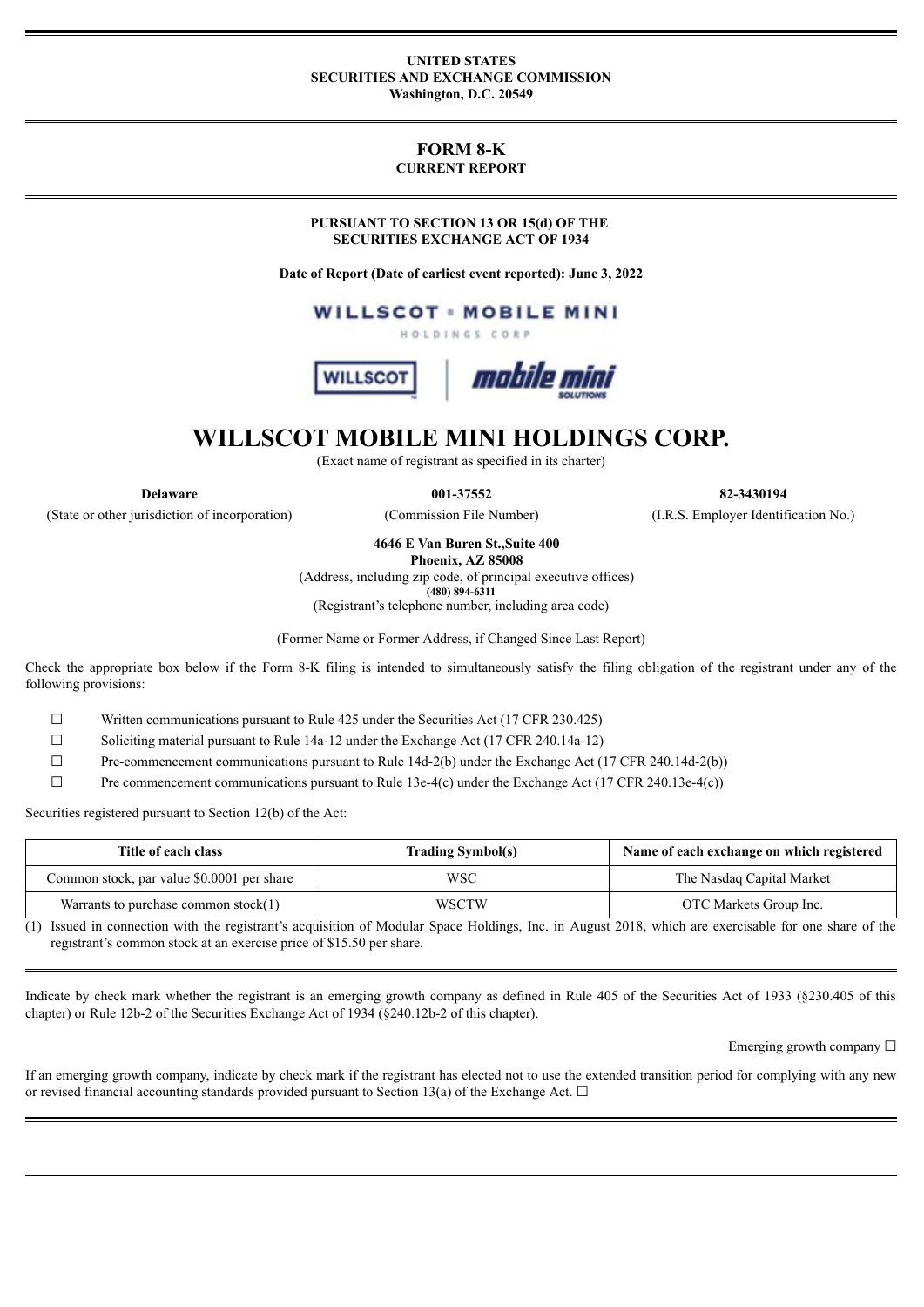### **Item 3.03 Material Modifications to Right of Shareholders.**

The information set forth in Item 5.03 below is incorporated herein by reference.

#### **Item 5.03 Amendments to Articles of Incorporation or Bylaws; Change in Fiscal Year.**

On June 3, 2022, WillScot Mobile Mini Holdings Corp. (the "Company") filed a certificate of amendment with the Secretary of State of the State of Delaware amending the Company's amended and restated certificate of incorporation, as amended (the "Certificate of Incorporation"), to declassify the Company's board of directors and provide for the immediate annual election of all directors. The declassification amendment (the "Amendment") was described in detail in proposal 1 included in the Company's definitive proxy statement filed with the Securities and Exchange Commission on April 19, 2022 (the "Proxy Statement"). At the Company's annual meeting of stockholders held on June 3, 2022 (the "Annual Meeting"), the stockholders approved the Amendment.

The certificate of amendment of the Certificate of Incorporation is filed herewith as Exhibit 3.1 and incorporated herein by reference.

#### **Item 5.07 Submission of Matters to a Vote of Security Holders.**

Г

ī

At the Annual Meeting, the Company's stockholders voted on four proposals. The voting results for each proposal, including the votes for and against, and any abstentions or broker non-votes, are described below.

#### Proposal 1: Approve an Amendment to the Certificate of Incorporation of the Company to Immediately Declassify the Board of Directors

The stockholders approved an amendment to the Certificate of Incorporation of the Company to declassify the Board. The results of the vote taken are as follows:

| ∀or         | Against | Abstain | <b>Broker Non-Vote</b>    |
|-------------|---------|---------|---------------------------|
| 199.910.484 | 31,062  | 53 193  | $\sqrt{2}$<br>785<br>.030 |

#### **Proposal 2: Ratification of Appointment of Independent Registered Public Accounting Firm**

The stockholders ratified the selection, by the Audit Committee of the Board, of Ernst & Young LLP as the Company's independent registered public accounting firm for the fiscal year ending December 31, 2022. The results of the vote taken are as follows:

| 'or         | aainst                         | <b>\bstain</b> | Non-Vote<br>Broker |
|-------------|--------------------------------|----------------|--------------------|
| 208,748,968 | $\gamma$ or<br>- - -<br>$\sim$ | ,010           | _                  |

#### **Proposal 3: Approval, by Advisory Vote, of the Compensation of the Company's Named Executive Officers**

The stockholders approved, on an advisory and non-binding basis, the compensation of the named executive officers of the Company. The results of the vote taken are as follows:

| For         | Against    | Abstain | <b>Broker Non-Vote</b> |
|-------------|------------|---------|------------------------|
| 172,524,138 | 27,403,926 | 66.675  | $\sim 785$<br>, 636    |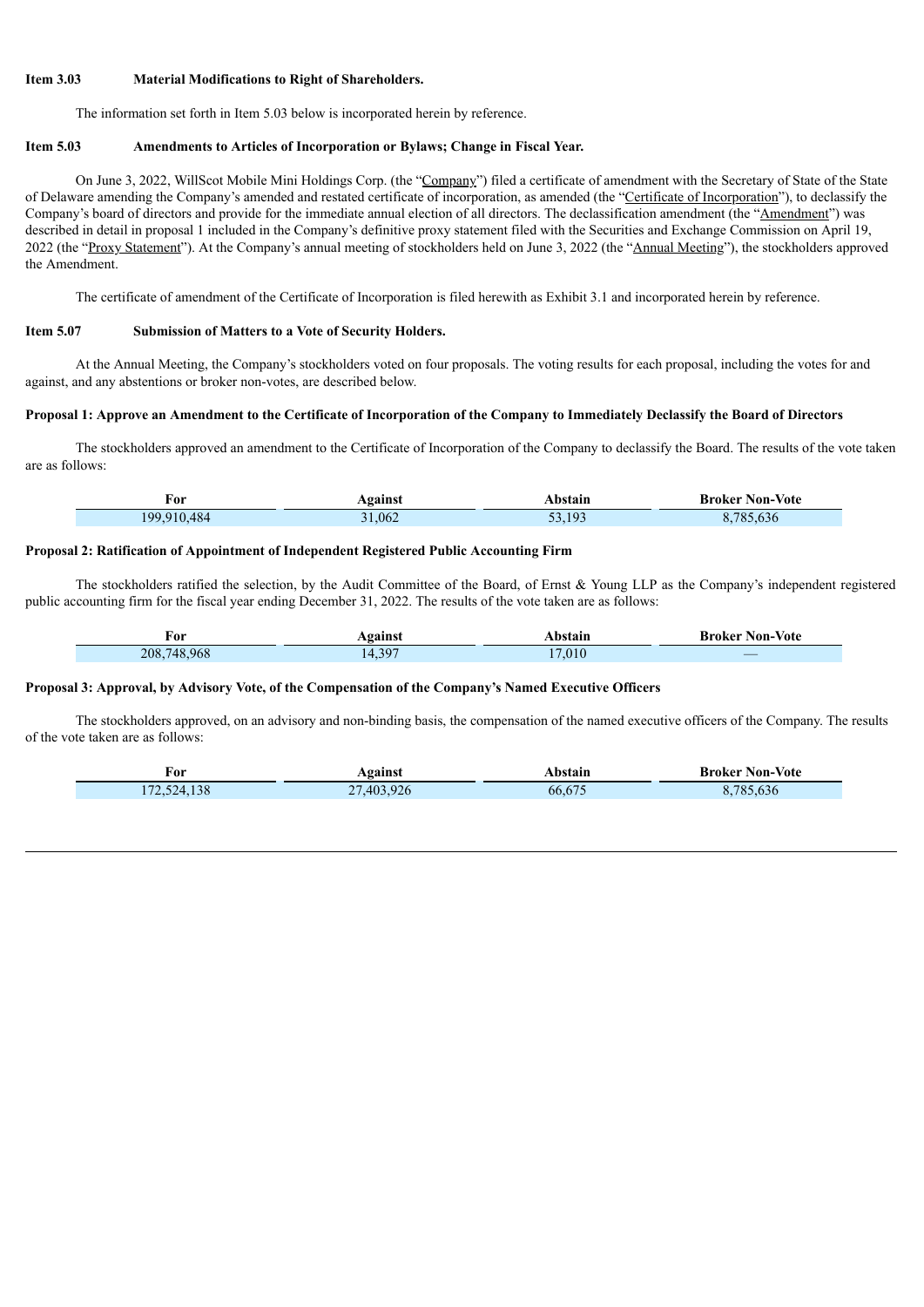## **Proposal 4A: Election of Directors**

The stockholders voted for all eleven of management's nominees for election as directors to serve for a term that shall expire at the 2023 annual meeting of stockholders or until their successors are elected and qualified. The results of the vote taken are as follows:

| <b>Nominee</b>       | For         | Against   | Abstain | <b>Broker Non-Vote</b> |
|----------------------|-------------|-----------|---------|------------------------|
| Mark S. Bartlett     | 192,801,213 | 7,153,212 | 40,314  | 8,785,636              |
| Erika T. Davis       | 196,650,178 | 3,304,203 | 40,358  | 8,785,636              |
| Sarah R. Dial        | 198,998,552 | 955,829   | 40,358  | 8,785,636              |
| Jeffrey S. Goble     | 195,766,193 | 4,186,754 | 41,792  | 8,785,636              |
| Gerard E. Holthaus   | 198,856,880 | 1,097,051 | 40,808  | 8,785,636              |
| Kimberly J. McWaters | 199,571,788 | 382,596   | 40,355  | 8,785,636              |
| Erik Olsson          | 191,983,354 | 7,970,349 | 41,036  | 8,785,636              |
| Rebecca Owen         | 196,278,608 | 3,675,770 | 40,361  | 8,785,636              |
| Jeff Sagansky        | 195,836,586 | 4,116,737 | 41,416  | 8,785,636              |
| Bradley L. Soultz    | 199,590,335 | 364,131   | 40,273  | 8,785,636              |
| Michael W. Upchurch  | 199,589,578 | 364,114   | 41,047  | 8,785,636              |

# **Item 9.01 Financial Statements and Exhibits**

*(d) Exhibits*

| Exhibit No. | <b>Exhibit Description</b>                                                                                                         |
|-------------|------------------------------------------------------------------------------------------------------------------------------------|
|             | Certificate of Amendment of Certificate of Incorporation, filed June 3, 2022 with the Secretary of State of the State of Delaware. |
| 104         | Cover Page Interactive Data File (embedded within the Inline XBRL document)                                                        |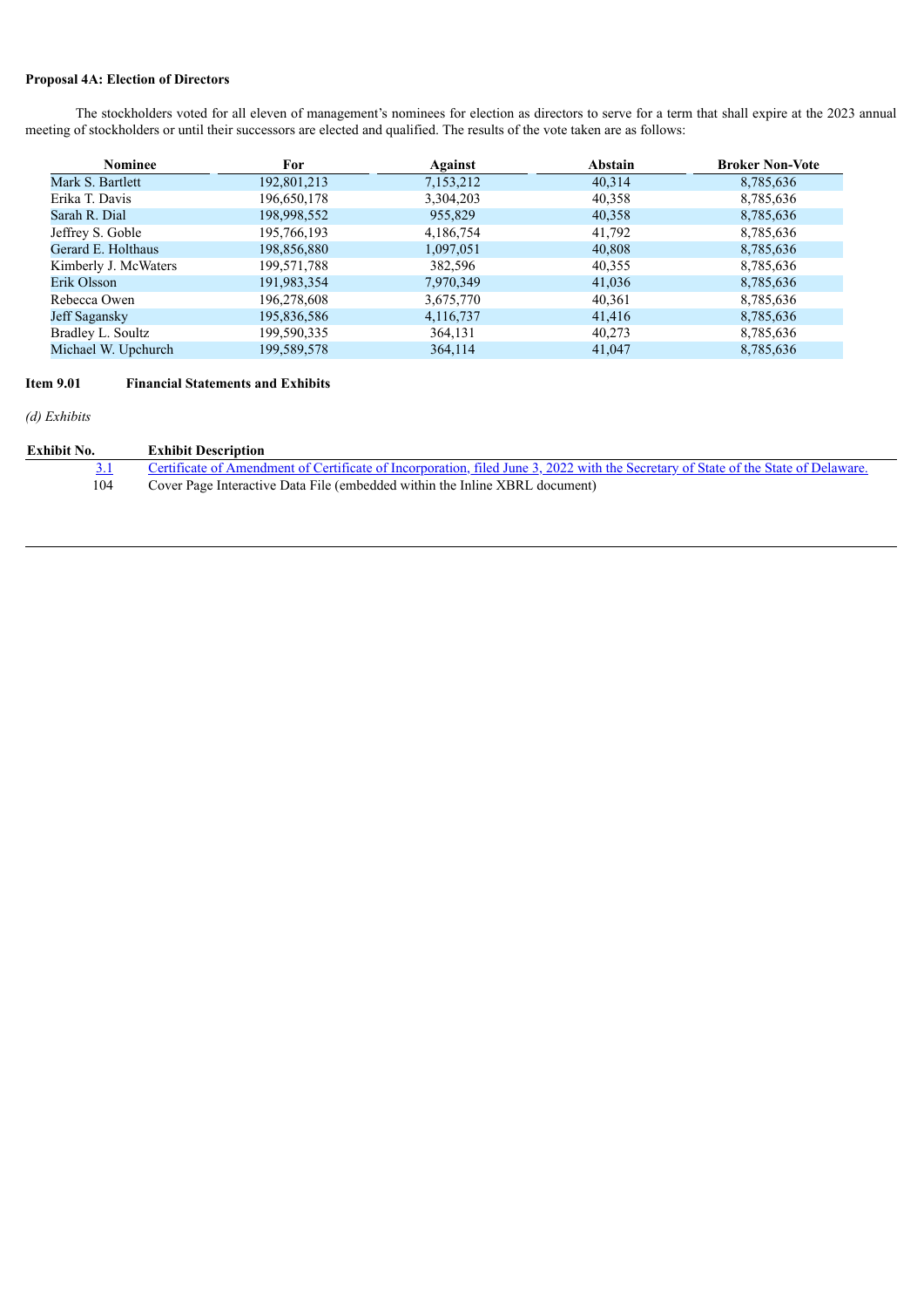## **SIGNATURE**

Pursuant to the requirements of the Securities Exchange Act of 1934, as amended, the registrant has duly caused this report to be signed on its behalf by the undersigned, hereunto duly authorized.

# **WillScot Mobile Mini Holdings Corp.**

Dated: June 3, 2022 By: /s/ Hezron Timothy Lopez

Name: Hezron Timothy Lopez Title: Executive Vice President, Chief Legal & Compliance Officer & ESG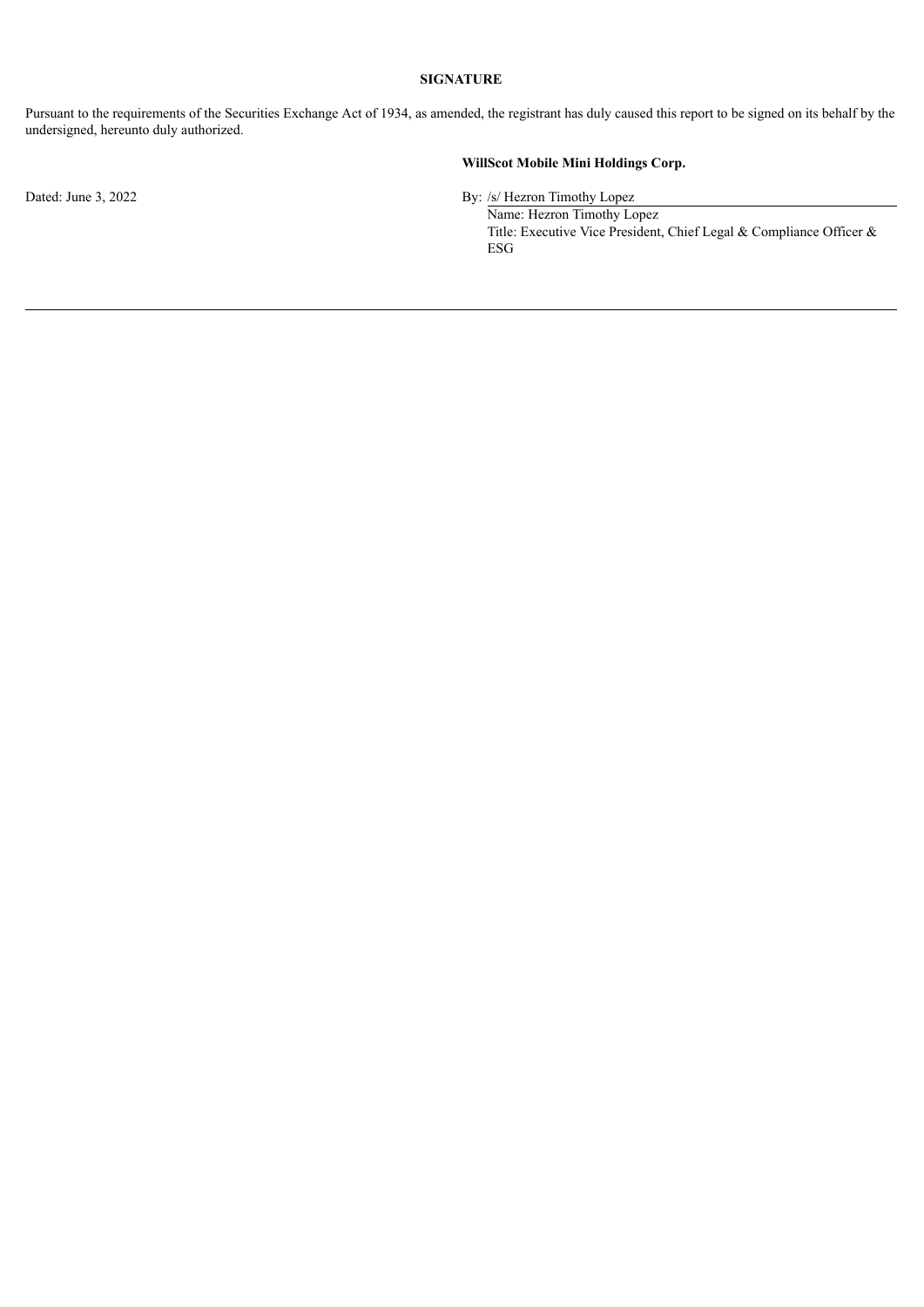#### **CERTIFICATE OF AMENDMENT OF AMENDED AND RESTATED CERTIFICATE OF INCORPORATION OF WILLSCOT MOBILE MINI HOLDINGS CORP.**

<span id="page-4-0"></span>WillScot Mobile Mini Holdings Corp. (the "Corporation"), a corporation organized and existing under and by virtue of the General Corporation Law of the State of Delaware, as amended (the "DGCL"), DOES HEREBY CERTIFY as of June 3, 2022, as follows:

FIRST: That the Amended and Restated Certificate of Incorporation of the Corporation is hereby amended as follows:

Paragraph 2 of Article VII thereof shall read in its entirety as follows:

"2. Number; Term; Election; Qualification. The number of directors that constitutes the Board shall be fixed from time to time by resolution of the Board in accordance with the Bylaws, and shall consist of not less than three or more than thirteen directors. Each director shall be elected at each annual meeting of stockholders and shall hold office until the following annual meeting of stockholders. The term of each director serving as of and immediately following the date of the 2021 annual meeting of stockholders shall expire at the 2022 annual meeting of stockholders, notwithstanding that such director may have been elected for a term that extended beyond the date of the 2022 annual meeting of stockholders. Each director shall serve until his or her successor is duly elected and qualified or until his or her death, resignation, or removal. If the number of directors is hereafter changed, no decrease in the number of directors constituting the Board shall shorten the term of any incumbent director."

SECOND: That the aforesaid amendment was duly adopted in accordance with the applicable provisions of Section 242 of the DGCL.

[Signature Page Follows]